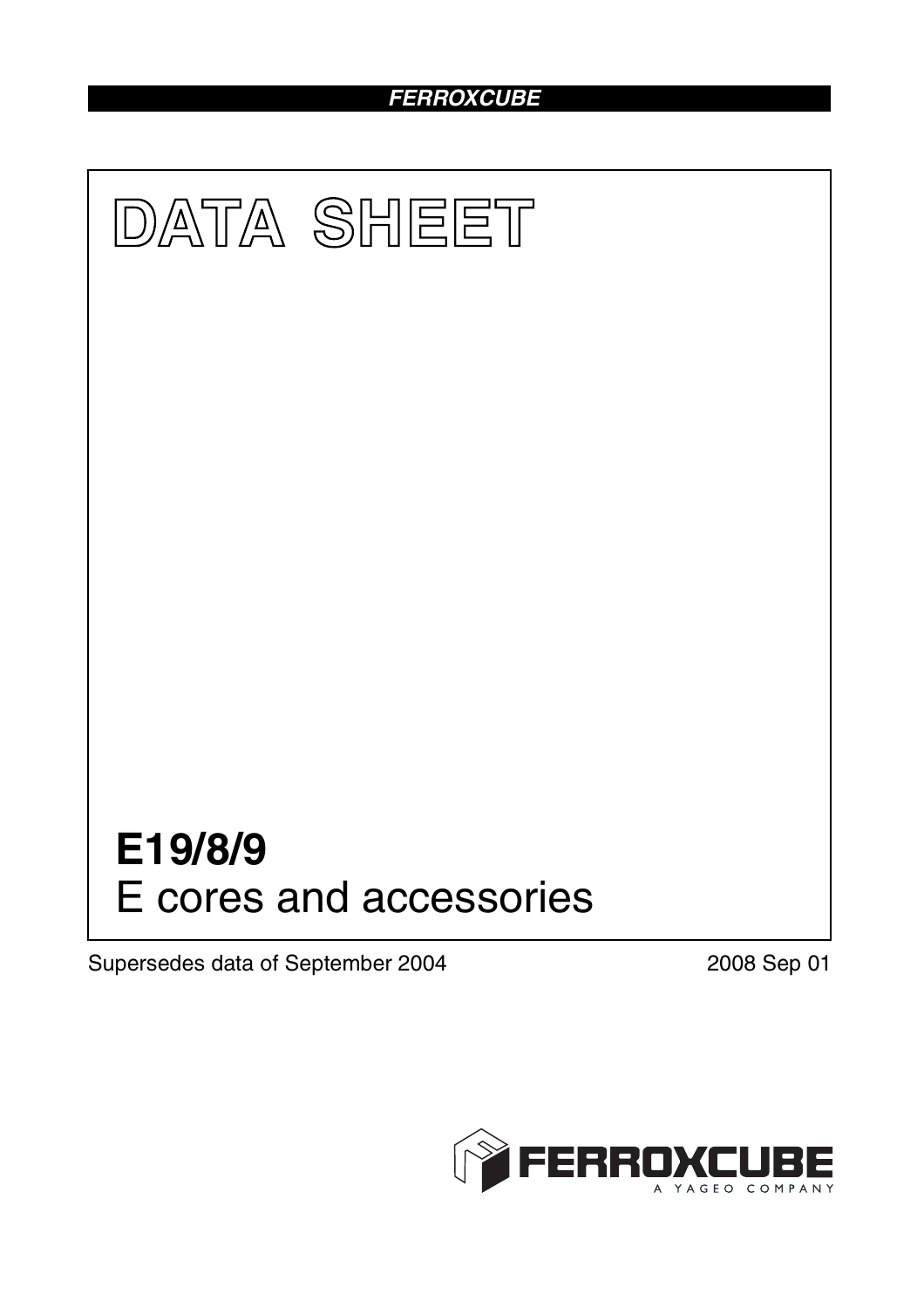# (813E343)

#### **CORE SETS**

#### **Effective core parameters**

| <b>SYMBOL</b> | <b>PARAMETER</b>  | <b>VALUE</b>  | <b>UNIT</b>     |
|---------------|-------------------|---------------|-----------------|
| $\Sigma(I/A)$ | core factor (C1)  | 0.960         | $mm-1$          |
| $V_{e}$       | effective volume  | 1650          | mm <sup>3</sup> |
| $I_e$         | effective length  | 39.9          | mm              |
| $A_{\rm e}$   | effective area    | 41.3          | mm <sup>2</sup> |
| $A_{\sf min}$ | minimum area      | 41.1          | mm <sup>2</sup> |
| m             | mass of core half | $\approx 4.0$ | g               |



#### **Core halves**

 $A_L$  measured in combination with a non-gapped core half, clamping force for  $A_L$  measurements, 20 ±10 N, unless otherwise stated.

| <b>GRADE</b> | $A_L$<br>(nH)   | μ <sub>e</sub> | <b>TOTAL AIR GAP</b><br>$(\mu m)$ | <b>TYPE NUMBER</b> |
|--------------|-----------------|----------------|-----------------------------------|--------------------|
| 3C81         | 63 ±5% $(1)$    | $\approx 48$   | $\approx$ 1280                    | E19/8/9-3C81-E63   |
|              | $100 \pm 8\%/1$ | $\approx$ 77   | $\approx 700$                     | E19/8/9-3C81-E100  |
|              | 160 ±8%         | $\approx$ 123  | $\approx 390$                     | E19/8/9-3C81-A160  |
|              | $250 \pm 15\%$  | $\approx$ 192  | $\approx 220$                     | E19/8/9-3C81-A250  |
|              | $315 + 15%$     | $\approx 242$  | $\approx 170$                     | E19/8/9-3C81-A315  |
|              | 2740 ± 25%      | $\approx$ 2680 | $\approx 0$                       | E19/8/9-3C81       |
| 3C90         | 63 ± 5% $(1)$   | $\approx 48$   | $\approx$ 1300                    | E19/8/9-3C90-E63   |
|              | $100 \pm 8\%/1$ | $\approx 77$   | $\approx 700$                     | E19/8/9-3C90-E100  |
|              | 160 ±8%         | $\approx$ 123  | $\approx 380$                     | E19/8/9-3C90-A160  |
|              | $250 + 15%$     | $\approx$ 192  | $\approx 220$                     | E19/8/9-3C90-A250  |
|              | $315 + 15%$     | $\approx$ 240  | $\approx$ 170                     | E19/8/9-3C90-A315  |
|              | 2150 ±25%       | $\approx$ 2100 | $\approx 0$                       | E19/8/9-3C90       |
| 3C91<br>des  | 2740 ±25%       | $\approx$ 2680 | $\approx 0$                       | E19/8/9-3C91       |
| 3C92<br>des  | 1640 ±25%       | $\approx$ 1250 | $\approx 0$                       | E19/8/9-3C92       |
| 3C94         | 2150 ±25%       | $\approx$ 2100 | $\approx 0$                       | E19/8/9-3C94       |
| 3C96<br>des  | 1830 ± 25%      | $\approx$ 1410 | $\approx 0$                       | E19/8/9-3C96       |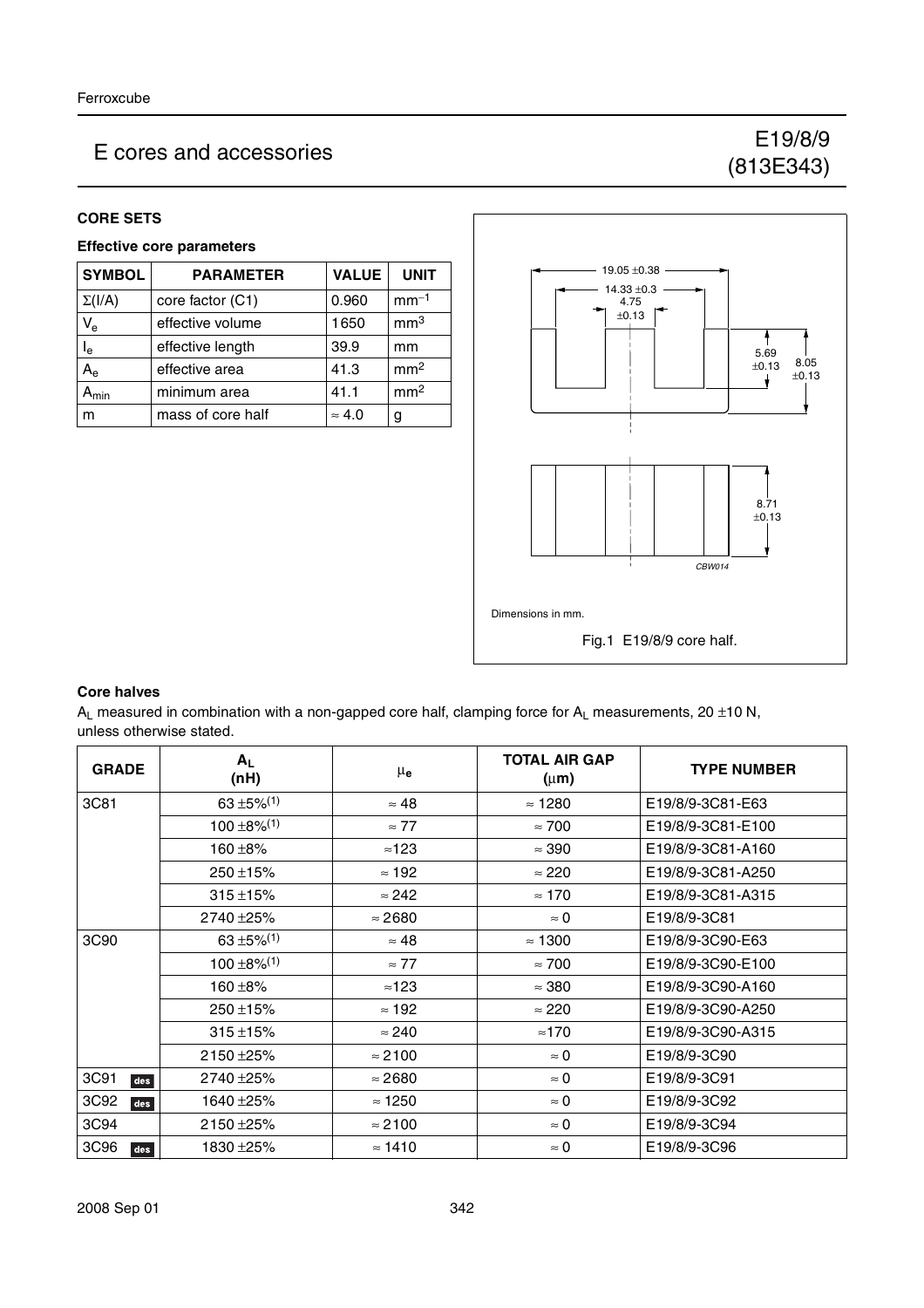## (813E343)

| <b>GRADE</b> | $A_L$<br>(nH)             | μ <sub>e</sub> | <b>TOTAL AIR GAP</b><br>$(\mu m)$ | <b>TYPE NUMBER</b> |
|--------------|---------------------------|----------------|-----------------------------------|--------------------|
| 3F3          | $63 + 5\%$ <sup>(1)</sup> | $\approx 48$   | $\approx$ 1300                    | E19/8/9-3F3-E63    |
|              | $100 \pm 8\%/1$           | $\approx$ 77   | $\approx 700$                     | E19/8/9-3F3-E100   |
|              | 160 $\pm$ 8%              | $\approx$ 123  | $\approx$ 380                     | E19/8/9-3F3-A250   |
|              | $250 + 15%$               | $\approx$ 192  | $\approx 220$                     | E19/8/9-3F3-A315   |
|              | $315 + 15%$               | $\approx$ 240  | $\approx$ 170                     | E19/8/9-3F3-A400   |
|              | 1830 ±25%                 | $\approx$ 1410 | $\approx 0$                       | E19/8/9-3F3        |
| 3F35<br>des  | 1490 ± 25%                | $\approx$ 1150 | $\approx 0$                       | E19/8/9-3F35       |

#### **Note**

1. Measured in combination with an equal gapped core half, clamping force for  $A_L$  measurements, 20  $\pm$ 10 N.

#### **Core halves of high permeability grades**

Clamping force for  $A_L$  measurements, 20  $\pm$ 10 N.

| <b>GRADE</b> | ΑL<br>(nH) | μe             | <b>AIR GAP</b><br>$(\mu m)$ | <b>TYPE NUMBER</b> |
|--------------|------------|----------------|-----------------------------|--------------------|
| 3E27         | 4250 ± 25% | $\approx$ 3270 | $\approx$ (                 | E19/8/9-3E27       |

#### **Properties of core sets under power conditions**

|                 | $B(mT)$ at                                      | CORE LOSS (W) at                                |                                                 |                                                  |                                                |  |
|-----------------|-------------------------------------------------|-------------------------------------------------|-------------------------------------------------|--------------------------------------------------|------------------------------------------------|--|
| <b>GRADE</b>    | $H = 250$ A/m;<br>$f = 25$ kHz;<br>$T = 100 °C$ | $f = 25$ kHz;<br>$B = 200 mT$ ;<br>$T = 100 °C$ | $f = 100$ kHz;<br>$B = 100$ mT;<br>$T = 100 °C$ | $f = 100$ kHz;<br>$B = 200 mT$ ;<br>$T = 100 °C$ | $f = 400$ kHz;<br>$B = 50 mT;$<br>$T = 100 °C$ |  |
| 3C81            | $\geq 320$                                      | $\leq 0.4$                                      |                                                 |                                                  |                                                |  |
| 3C90            | $\geq 320$                                      | $\leq 0.17$                                     | $≤ 0.18$                                        |                                                  |                                                |  |
| 3C91            | $\geq 320$                                      |                                                 | $\leq 0.11^{(1)}$                               | $\leq 0.68^{(1)}$                                |                                                |  |
| 3C92            | $\geq$ 370                                      |                                                 | $\leq 0.14$                                     | $\leq 0.85$                                      |                                                |  |
| 3C94            | $\geq 320$                                      |                                                 | $\leq 0.14$                                     | $\leq 0.85$                                      |                                                |  |
| 3C96            | $\geq$ 340                                      |                                                 | $≤ 0.11$                                        | $\leq 0.68$                                      |                                                |  |
| 3F <sub>3</sub> | $\geq 320$                                      |                                                 | $≤ 0.18$                                        |                                                  | $\leq 0.31$                                    |  |
| 3F35            | $\geq 300$                                      |                                                 |                                                 |                                                  |                                                |  |

#### **Properties of core sets under power conditions (continued)**

| B (mT) at       |                                                 |                                               | CORE LOSS (W) at                              |                                               |                                                     |  |
|-----------------|-------------------------------------------------|-----------------------------------------------|-----------------------------------------------|-----------------------------------------------|-----------------------------------------------------|--|
| <b>GRADE</b>    | $H = 250$ A/m;<br>$f = 25$ kHz;<br>$T = 100 °C$ | f = 500 kHz;<br>$B = 50 mT$ ;<br>$T = 100 °C$ | f = 500 kHz;<br>$B = 100$ mT;<br>$T = 100 °C$ | $f = 1 MHz$ ;<br>$B = 30 mT;$<br>$T = 100 °C$ | $f = 3 MHz$ ;<br>$\hat{B} = 10$ mT;<br>$T = 100 °C$ |  |
| 3C96            | $\geq$ 340                                      | $\leq 0.6$                                    |                                               |                                               |                                                     |  |
| 3F <sub>3</sub> | $\geq$ 315                                      |                                               |                                               |                                               |                                                     |  |
| 3F35            | $\geq 300$                                      | $\leq 0.22$                                   | $\leq 1.7$                                    |                                               |                                                     |  |

#### **Note**

1. Measured at 60 °C.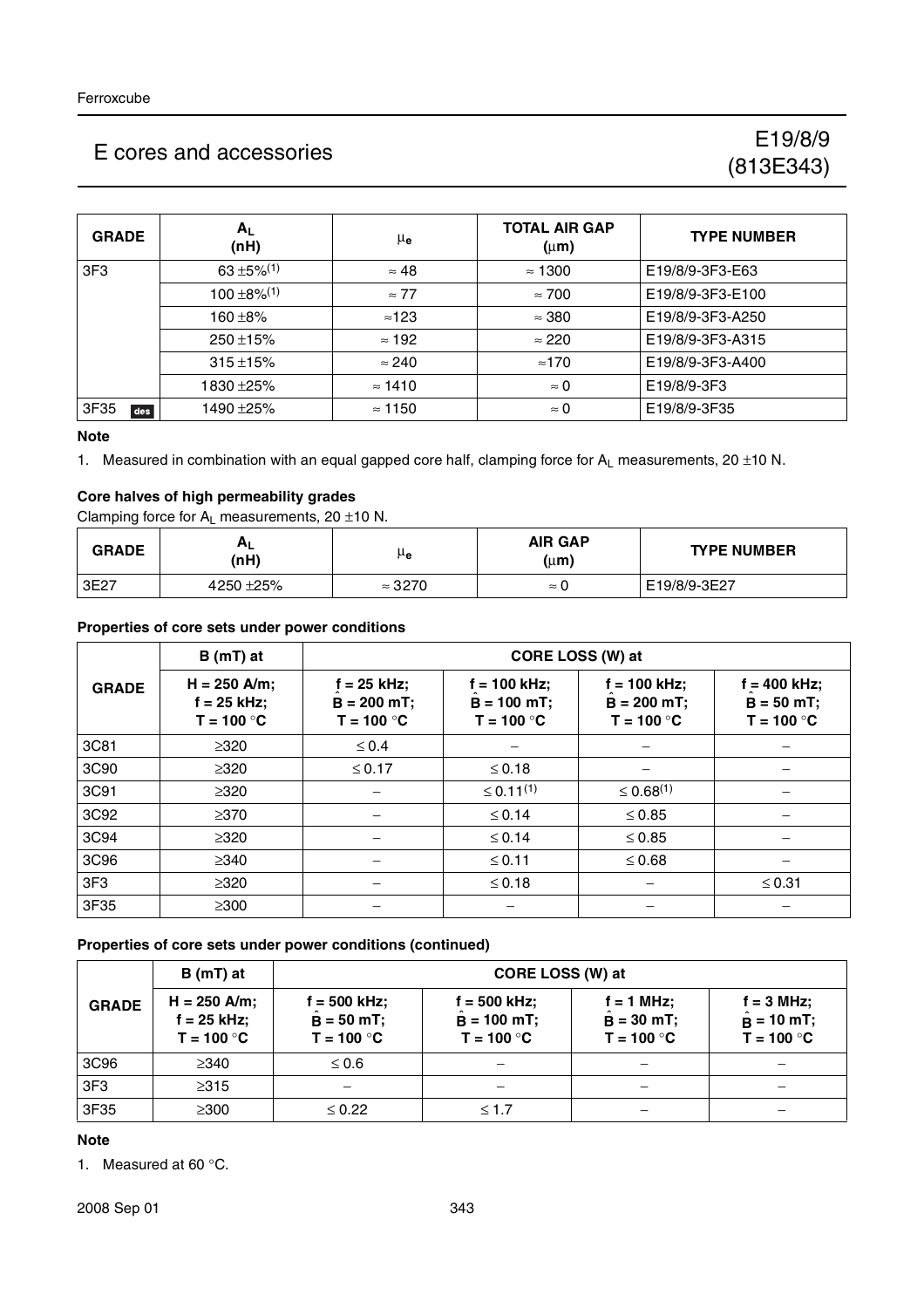#### **COIL FORMER**

#### **General data for E19/8/9 coil former**

| <b>PARAMETER</b>              | <b>SPECIFICATION</b>                                                                                            |
|-------------------------------|-----------------------------------------------------------------------------------------------------------------|
| l Coil former material        | polyamide (PA6.6), glass reinforced, flame retardant in accordance with<br>"UL 94V-2"; UL file number E41938(M) |
| Maximum operating temperature | 105 °C, <i>"IEC 60085"</i> , class A                                                                            |



Dimensions in mm.

Fig.2 E19/8/9 coil former.

#### **Winding data and area product for E19/8/9 coil former**

| <b>NUMBER OF</b><br><b>SECTIONS</b> | <b>MINIMUM</b><br><b>WINDING</b><br><b>AREA</b><br>(mm <sup>2</sup> ) | <b>NOMINAL</b><br><b>WINDING</b><br><b>WIDTH</b><br>(mm) | <b>AVERAGE</b><br><b>LENGTH OF</b><br><b>TURN</b><br>(mm) | <b>AREA</b><br><b>PRODUCT</b><br>Ae x Aw<br>(mm <sup>4</sup> ) | <b>TYPE NUMBER</b> |
|-------------------------------------|-----------------------------------------------------------------------|----------------------------------------------------------|-----------------------------------------------------------|----------------------------------------------------------------|--------------------|
|                                     | 39.7                                                                  | 10                                                       | 45.2                                                      | 1640                                                           | CP-E19/8/9-1S      |